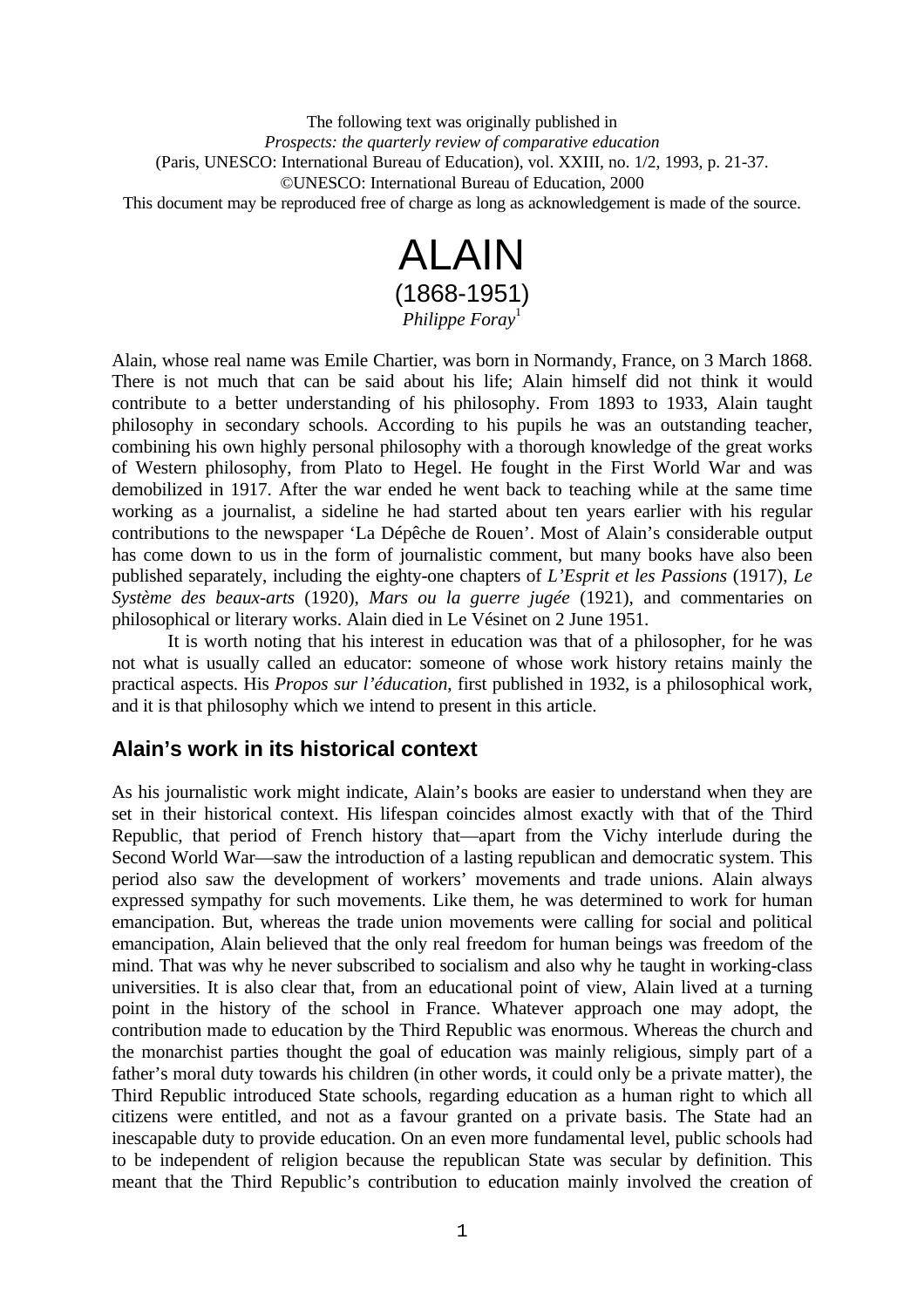institutions. The laws of 16 June 1881 and 28 March 1882 established free, secular and compulsory primary education. Alain had a ringside view of the founding of State education and the debates that went with it, and it is against this background that we should try to set his philosophy of education.

Although his *Propos sur l'éducation* had more than one thing in common with the educational philosophy of the Third Republic, it would be wrong to see the book merely as a sort of official philosophy of republican education. Alain's philosophy is a very personal one, challenging established views. In this article, we intend to clarify the links between Alain's philosophy and the educational doctrine of the republic. Generally speaking, this will show that, while the consequences of *Propos sur l'éducation* converge with those of this doctrine, different principles are involved.

## **The concept of necessity**

All educational philosophies raise and resolve at least three questions: the goal of education, the nature of the person to be educated, and the means by which this goal should be achieved. Using *Propos sur l'éducation*<sup>2</sup> as a base, we can formulate principles that give Alain's answers to these three questions: the principle of the freedom of the mind; the principle of the individuality of each human being; the principle of education as instruction. It should be noted that these answers only concern that part of education that is provided by schools.

There is one idea that stands above all these principles and encompasses them all: the idea of necessity. Alain wrote: 'The most important of these lessons by far is that we cannot outwit necessity. The person who learns the meaning of the word "must" has already learned a great deal' (X, 20). There is first of all an external necessity, that of the material and social environment. If educating oneself means learning about the world, then it also means learning about necessity. Admittedly, education for Alain also means learning about freedom, but the two are not mutually exclusive. There is no freedom that does not take account of external necessity and that does not, as Spinoza is thought to have said, 'understand necessity'. One consequence of the necessity of the world is the necessity of education: the necessity of its role, the necessity of its agents (family, school, working life) and of their sequence, the necessity of the means enabling each of them to perform its function. The theme of necessity will be evoked in connection with each of the three basic issues of educational philosophy.

# **The goal of education**

As regards the goal of education, Alain is heir to the long-established tradition of Western rationalism, and especially that of Condorcet, whom Alain says in his diary he has read attentively. Of course, Alain was aware that education has a role to play in social reproduction, which must include enabling every individual to find a professional niche in the society in which he or she lives. But Alain was also well aware that social inequality—and he was doubtful that a really egalitarian society would ever be possible—meant that schools could only be inegalitarian if they were devoted solely to reproducing a given social order: 'The goal of education is to identify a limited number of outstanding individuals [...] for there are not enough senior positions in society for everyone' (XXXVII, 95). So when he discusses the goals of education, he emphasizes a completely different aspect - that of the individual freedom which education, and especially schools, should enable people to develop in themselves, whatever their position in society. This freedom is obviously an ideal to which we should aspire, but at the same time Alain felt it was an ideal that could only be aspired to because it was not completely divorced from reality: 'Obviously, there is no man of whom I can say that he will never concern himself with anything but his own work. Even if he were a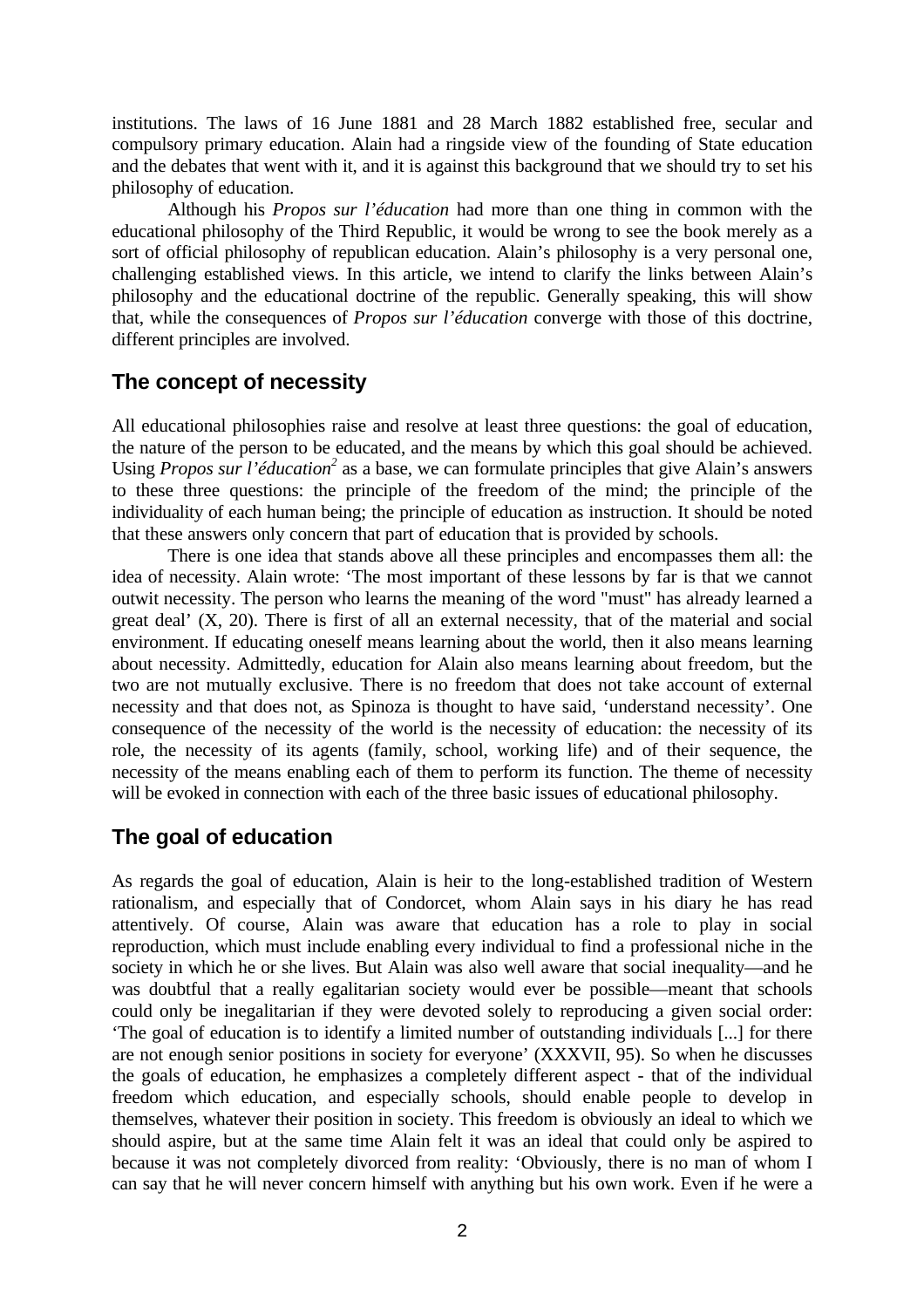slave like Aesop, he would still think. But he won't be a slave. Not only will he think about things human and divine, in a kind of way, as everyone does, but he will have to decide between war and peace, justice and injustice, the noble and the contemptible—in short he will have to make decisions on all kinds of matters, and these decisions, even if erratic, will carry his full weight as an individual' (XX, 54). In this specifically humanist sense, the inequality hitherto acknowledged in respect of professional ability and social status is no longer acceptable. The humanist goal of education, according to Alain, implies espousing wholeheartedly the principle of equality for all in education. This is conveyed most accurately in a disparate type of education that battles against the current of social inequalities: 'If children show no aptitude for mathematics, this means that we should be particularly persistent and ingenious in our way of teaching them the subject. [...] Obviously the simplest response is the summary judgement that we still hear too often: "He's not very bright". But we cannot leave it at that. We would be committing a cardinal sin towards the future adult. [...] The ones we should be helping are precisely those who are always getting stuck and getting everything wrong, those who are liable to give up hope and have no confidence in their own mental capacities' (XX, 53). Putting a premium on efficiency and productivity increases social inequality; setting a humanist goal for education on the other hand, reinstates the principle of equality that is flouted in practice. This is not just a change in formulation: the whole approach to teaching practice should be affected by it.

In making the development and cultivation of a free mind the goal of education, Alain was returning to a central tenet of the republican philosophy of education: that the State cannot be truly republican unless it is made up of free individuals. None the less, there is one fundamental difference between Alain's philosophy and republican philosophy: Alain does not regard the State as the sum of institutions which people establish to take control of its destiny and organize collective decision-making. He never believed that political organization would contribute to the freedom of the individual. In fact, his political philosophy is not a philosophy of the State but a philosophy of power, in other words it concerns the sum total of the phenomena that govern relationships between individuals and are not controlled by reason. For Alain, power is inevitable once individuals live in society, and he believes a society cannot exist without rules and regulations, and therefore without power. But this power is not justified simply because the State is a good thing in itself. On the contrary, the State is only one of the forms through which political power is exercised. The State has no value in itself; it is only useful as a way of making it possible for people to live together. Power has only one goal: to perpetuate and extend itself and any person who wields power tends inevitably to be corrupted by it. Similarly, the idea of specifically political freedom has no meaning for Alain: the only freedom possible is the freedom of the mind to make its own judgements, and that is at the same time the only political freedom. This leads us to Alain's view of civic education, which includes the question of the purpose of education in general. This view can be reduced to two concepts: physical obedience and intellectual resistance. 'I teach obedience', Alain wrote (LXXXIII, 208) and that is necessary because power is necessary. But obeying power does not necessarily mean respecting it; power does not need love, but constant reassessment. That is the citizen's job. If the subservience inspired by power comes largely from the aura of irrationality with which people invested, then the process of ongoing demystification in which Alain urges citizens to engage may offer some hope of reducing power to what it should be: a consubstantial corollary of human societies. Alain's policy is basically one of refusal. Its aim is to enable authority to coexist with freedom, and the exercise of power by the State to coexist with citizens' rights to monitor and criticize. So when Alain says that the supreme goal of education is developing the freedom of the mind, he means something very different from what republican political philosophers meant when they put forward the same idea. Alain wanted to give citizens the power to judge the State, not force them to support it.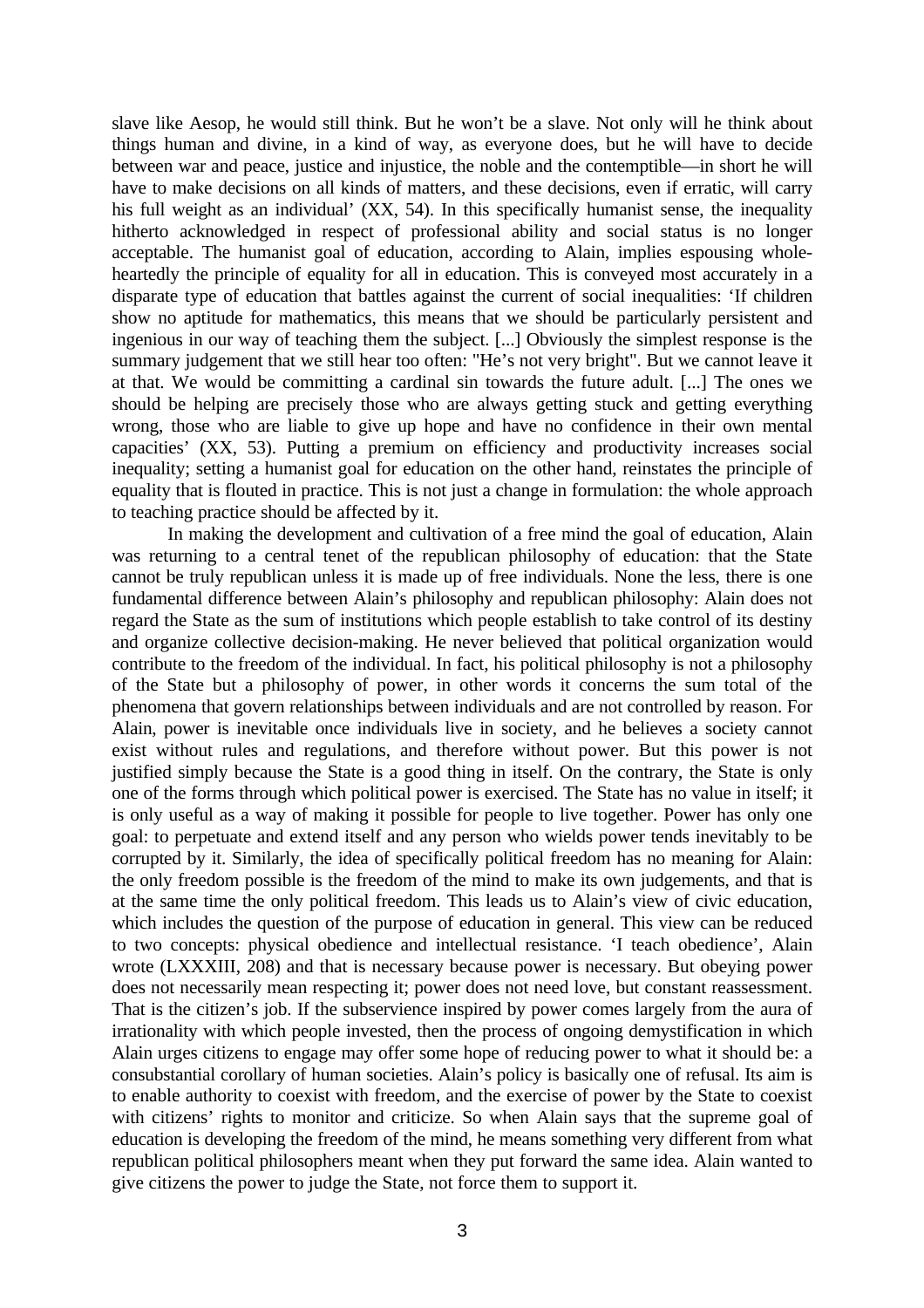This same goal explains Alain's persistent refusal to take account of one of the complaints made about the school: its failure to satisfy the demands of the labour market. He pointed out that this complaint always came from those in power, and that was because it was not in their interest to be confronted with free individuals: `They ask, with a rather superior air, what use is a mind if it does not manufacture, sell or invent weapons; and technology rises up against wisdom [...] So there is no judge, nor anyone to judge the judge, but soon there will be furious insects with a wonderful talent for piercing holes in rocks and in one another'.<sup>3</sup> However, Alain is far from being against the idea of vocational education. He calls it the time of the workshop or of apprenticeship, and sees it as a necessary stage in the progression towards adulthood: 'The person who has never been an apprentice is only a big child' (XXIX, 77). But he obviously feels that the time children spend in the classroom should not be overshadowed by the time they spend in the workshop, where they only acquire specifically technical skills (XXVI, 68) and where the mind, whose development is the goal of education, is not engaged. What distinguishes the tasks performed by an accountant from those performed by a pupil is that the accountant performs the tasks mechanically and the pupil performs them intelligently (XXIX, 68). Obviously the accountant needs mechanical skills, but they are harmful for the pupil, who needs to develop mental abilities. The workshop aims for success; the classroom aims for the exercise of judgement; this is why in the workshop time is always counted, whereas the classroom is the place for 'thinking that takes its time' (XXVI, 69). Or again, in the workshop mistakes are criticized as professional errors, whereas in the classroom they should be allowed because they enable pupils to correct themselves. Moreover, it is in the classroom, and not in the workshop, where pupils acquire an ability that is extremely useful in the world of work: the ability to innovate. 'Children who earn their living are not acquiring useful experience', Alain wrote, 'because they are learning too soon to watch their step: they are learning to stop taking risks' (XXIX, 76). The lesson to be drawn is the importance of keeping what might be called the different levels of education separate. The first stage for children is play within their families; their working life will come much later. School comes between these two stages. 'School is similar to work in that it has to be taken seriously, but, on the other hand, it is not subject to the strict rules of work; anyone who makes a mistake can start again' (XXIX, 77). One obviously understands that now certain economic imperatives urge taking the demands of working life into account in schools at an earlier stage. But for Alain this would be betraying the school's educational function; it would mean giving it a purely social role and sacrificing the cultivation of the mind, without which, Alain believes, no freedom is possible.

# **The nature of the beneficiary**

The second question, concerning the pupils as recipients of education, brings us face to face with the principle of the individuality of each person. As we have seen, Alain makes development of the individual the goal of all social and political organization, and therefore of all education. Nothing was more alien to him than the sociological theories emerging at the time, and particularly that of Durkheim, who regarded education as a sort of production process aimed at turning out individuals in accordance with a set of social norms. 'Anyone who observes individual personalities soon comes to the conclusion that each develops according to its own internal rules' (Foreword, 1). Let us dwell a little on this point. Firstly, to stress human individuality does not mean to stress inequality of ability but rather the variety of styles of living and understanding; all are capable of acquiring knowledge, but each person will have a different way of doing this, just as we all have different handwriting. Secondly, human individuality defies psychological expertise; for Alain it cannot be reduced to any more general categorization, and this is why teachers cannot take previously acquired scientific knowledge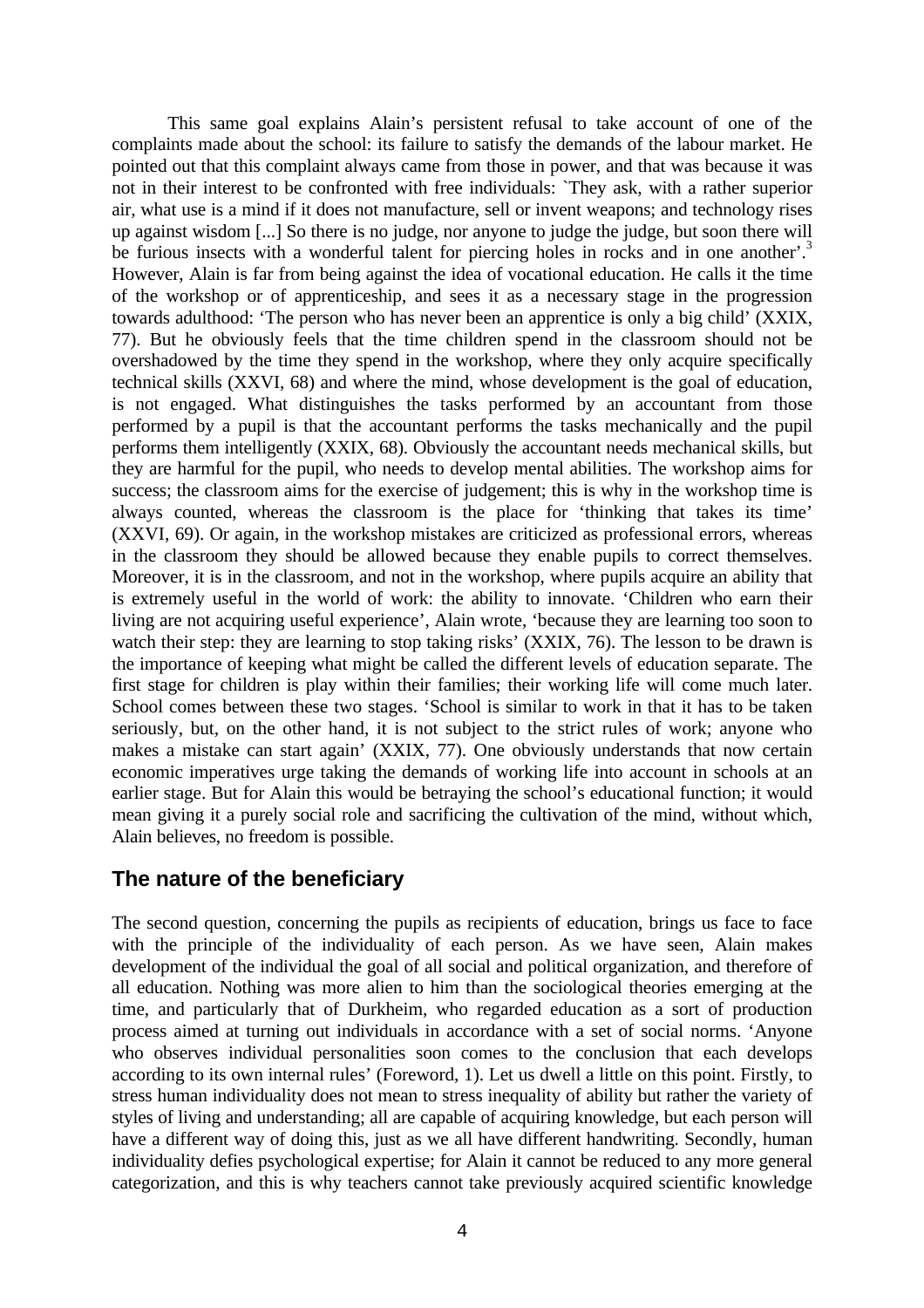of human behaviour as a point of departure for their work: 'You say that one has to know children in order to teach them, but that is not true; I would say that one has to teach them in order to know them' (XVI, 45). Individuality is not an ideal to be achieved, it is an educational principle only because it is a fact of life. So if education is to respect this individuality, if it is not to set itself the goal of 'making one individual have the same feelings as another' (ibid.), it is not because such an educational policy would be reprehensible, but because it is impossible: 'You cannot change a personality' (ibid.). Alain probably knew that many influences can be exerted through education, but he wanted to point out that these influences cannot be imposed on malleable material as the teacher sees fit. For him, the reverse is the case. Instead of thinking that social norms shape individuals on a single model, we should realize that it is the personality of each child that determines to what extent any given norm will affect them. 'The contradiction that you say you see between ideal human feelings and strictly individual personality exists inside, not outside, the human being, and that is where it is constantly being resolved. In every individual the nature shared by all human beings is developed using the individual's own resources' (ibid.). Each individual will therefore learn the same values or the same universal or simply general knowledge, but this universality will only be what each individual makes of it.

In Alain's philosophy, the theme of individuality coexists with a second theme which is equally basic: although each child who goes to school is an individual, there is a natural state of childhood which is necessarily the same for all and which can be summed up in two points.

The first is that, unlike pedagogues who were influenced by the sensationalist view, Alain asserts that children's initial contacts are not with things, but with people, and that it is only through human intermediaries that they encounter things (XXXI, 81). This point is crucial, because it means that the first thing children learn is language. Children's knowledge of the world around them is as extensive as their means of expression allow. This view can form the basis for a critique of all educational methods that assume that knowledge comes from contact with things. For Alain the reverse is true: it is not seeing the objects around us that teaches us about them; rather it is only when we have learned about them that we will finally be capable of seeing them.

The second point is that because children are first aware of their human environment their first experience is one of power. The fact that those around them are looking after them without their realizing it or knowing why this is happening inevitably gives rise to misapprehensions. Children's first experience is 'the experience of government, and they feel the power of passion before having any inkling of the existence of the rules of work: their first way of thinking is that of a king' (XXXI, 81-82). Children's first experience is of power, and their second will be disillusion, as soon as those around them stop responding to their requests. Children's first impression of their human environment is one of instability and arbitrariness, because they misunderstand adults' motivations. The world of things is initially perceived on the model of their experience of the world of adults. Hence children's spontaneous animism and anthropocentrism, and a basic precept for the educationist: if, 'all efforts at conceptualization, without exception, bear the dual stamp of the human order and preliminary abstraction', this means that, always, 'mistakes [...] have to come first' (XXXI, 82). In this sense, education is only a form of development because each individual is unique and must educate him or herself - no one else can be made responsible. It is still true that the specific task of education is to correct children's spontaneous interpretation of their physical and social environment. In the next section, we will see how Alain defines the content of schoolwork to meet this requirement.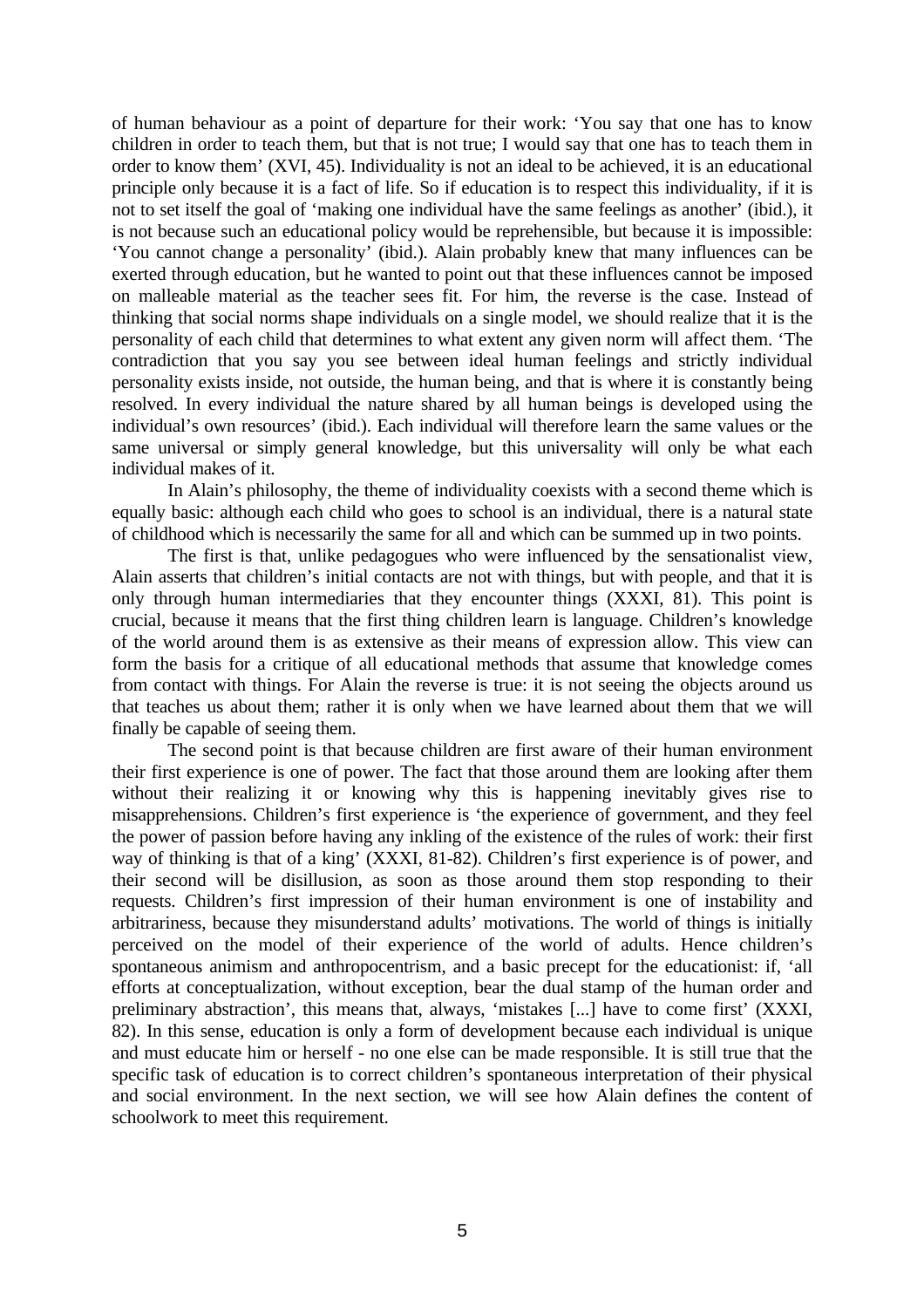## **Creativity and culture**

Before we tackle this point, what conclusions can we draw from the preceding analysis concerning creativity and the status of culture? It is obvious that, for Alain, there is no question of the individual being subservient to cultural education. For one thing, the principle of individuality makes it clear enough that the idea of cultural conditioning by the school is based on the inappropriate view of education as a production process for the individual. If individuality always resists such conditioning, we should deduce from this that what people think at any given moment is what they personally have made of what they learned at school. Moreover, the natural state of childhood that we have just described enables us to understand how essential cultural education is. If children's level of perception of the world is basically dependent on their mastery of language, then their creativity depends on it also. So when the school is reproached for restricting children's creativity by imposing cultural norms, Alain regards this as a form of educational naïvety. Those who take the view that 'children's individuality must be safeguarded at all costs, that we must take care not to dictate thoughts to them, but let them muse over a blank page so that what they write will be spontaneous and will come from within themselves, not from the teacher', are taking the risk that `what they write when left to themselves will be precisely the hackneyed commonplace, like the pupil who, when asked to describe an ancient tower, referred to "stones darkened by time" when one glance would have made it clear that the tower in question was noticeably lighter in tone than the buildings around it' (LIV, 137). Alain adds: 'This shows that we see the world through the distorting prism of the ideas we already have, in other words that our means of expression exert a tyrannical influence over our opinions' (ibid.). If human beings start their lives in a situation of dependence, crammed with received ideas, then originality of thought is a victory to be won, not a domain to be preserved. For Alain, what characterizes culture is the example it can offer of using language that has managed to rise above received ideas to achieve its own originality. Culture is not a set of impersonal norms, but a cluster of free thoughts. This is why he sees a close connection between culture and individuality. When he writes: 'there is only one way of learning to think clearly, and that is to carry some tried and tested thought a little further' (LIV, 136), or 'a shared culture brings out the differences' (XXII, 59), he implies that the more we know, the more we strengthen our individuality, and conversely that it is always those who know the least who share the same opinion. Learning about one's culture is therefore considered by Alain as the best training for creativity, because it should not teach us what we ought to think but help us to discover a model for freedom.

## **The means to an end**

The third question, concerning the means by which the school should accomplish its educational mission, brings us to the idea of teaching, of the school as a place of enlightenment, but a specific place, one that should not be confused with life itself. The principle underlying the various movements for educational renewal in Europe in the twentieth century—education for life and through life—is foreign to Alain's philosophy, although he might have sympathized with some aspects of their criticism of schools. For example, Alain does not accept Freinet's distinction between abstract knowledge taught in school, which is cut off from life, and practical knowledge, which is rooted in life. His criticism of the school never led him to suggest reforms aimed at opening the school up further to life. The reason for this intransigence is obvious: the educational approach predicated on 'life' is invalidated by the naïvety of mistaking the idea for the thing itself. Indeed, this is inevitable because life—in the cultural rather than the biological sense—can never be more than an idea, and 'there is no idea equal to the true nature of things' (XXX, 78). Neither educationists nor anyone else have the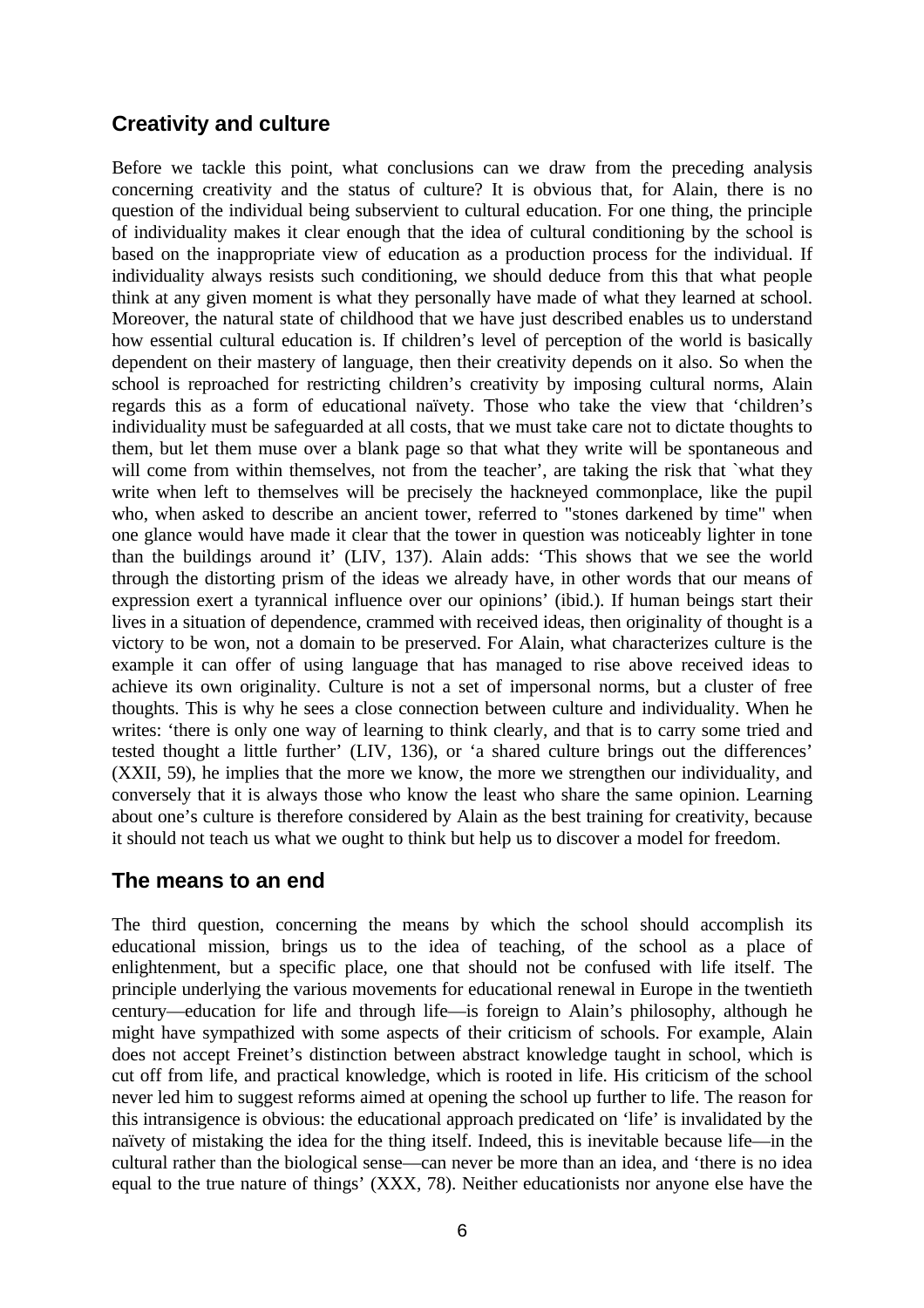privilege of defining 'life'. This is why, faced with the human impossibility of avoiding a 'point of view', Alain opts for the view that to him seems least subjective, the choice of knowledge, endorsed by history and society.

In his defence of teaching, Alain is probably closer to the philosophy of the republican school than to the educational renewal movements. But here too, he only agrees with the conclusions drawn by republican philosophers, because as far as principles are concerned Alain never believed that knowledge was *a good thing in itself*. He is much closer in this respect to pragmatism, which in many ways underlies the philosophy of the educational renewal movements, because he only regards knowledge as a *means* towards the end of understanding the world and taking action in it. He rejects the idea of learning through things, which because it is always incomplete is unparadoxically the most abstract form of learning possible: at best the acquisition of technical skills, never freedom of judgement. This is why he defends teaching. But it is worth repeating that this teaching is not an end but a means, the most effective means the human mind has of understanding the world from which it has been, because of its nature, turned away.

Several conclusions can be drawn from this statement of principle.

To assert that there is no idea equal to the true nature of things is to say that any knowledge can be more easily defined by its relationship to other knowledge than to the reality it represents. Knowledge is organized independently and follows its own logic, moving 'from idea to idea' (XVIII, 48-49). This movement is the subject of education, much more than any unattainable meshing with a reality that is constantly moving further away. This is why the knowledge learned at school must be elementary. The element is the point of departure, both complete in itself and enabling pupils to continue the learning process. On the other hand, the most recent forms of knowledge do not educate pupils; this kind of knowledge can only educate those who are already highly educated, because it assumes that the elementary knowledge has already been acquired. There is 'knowledge and knowledge' (XVIII, 47). For those who are beginning their education, only these basic elements constitute true knowledge. And while the knowledge they acquire later may be true knowledge for some, for pupils it can only be opinions and information, in other words purely factual knowledge whose principles they have not mastered. The school's mission is not to inform, but to educate.

To assert the autonomous organization of knowledge is to say that it is made up of separate disciplines, and that it is in this form that it should be taught in school. In one sense, Alain is returning here to the encyclopaedic ideal of the Age of Enlightenment, an ideal that was taken over by republican education. At the same time, Alain sticks to his essential point which, as we have seen, is that children attending school are in contact with two worlds: the world of people and the world of things. This is why, in Alain's view, there are theoretically only two basic disciplines: scientific knowledge, for the world of things, and literature, for the world of people.

We should first of all state the objective of scientific education, which is not to accumulate knowledge but to develop a person's ability to observe the world. Bearing in mind the spontaneous interpretation children make of the world on the basis of their natural condition, this means developing the basics of a scientific approach: learning to look at the world of things without superstition; purging perception of animism and anthropomorphism, which are naturally dominant in children; understanding that the material world is not governed by the whims of the gods but by 'necessity', in other words a specific mechanism devoid of mystery. It is not a question of 'teaching all nature [...] but of setting the mind according to the object and in accordance with a clearly perceived necessity' (XIX, 50). The natural sciences would obviously be appropriate for achieving this goal. However, the ordering of knowledge means that as the natural sciences are not comprehensible 'without mathematical preparation' (XXV, 67), then apart from the fact that they provide the always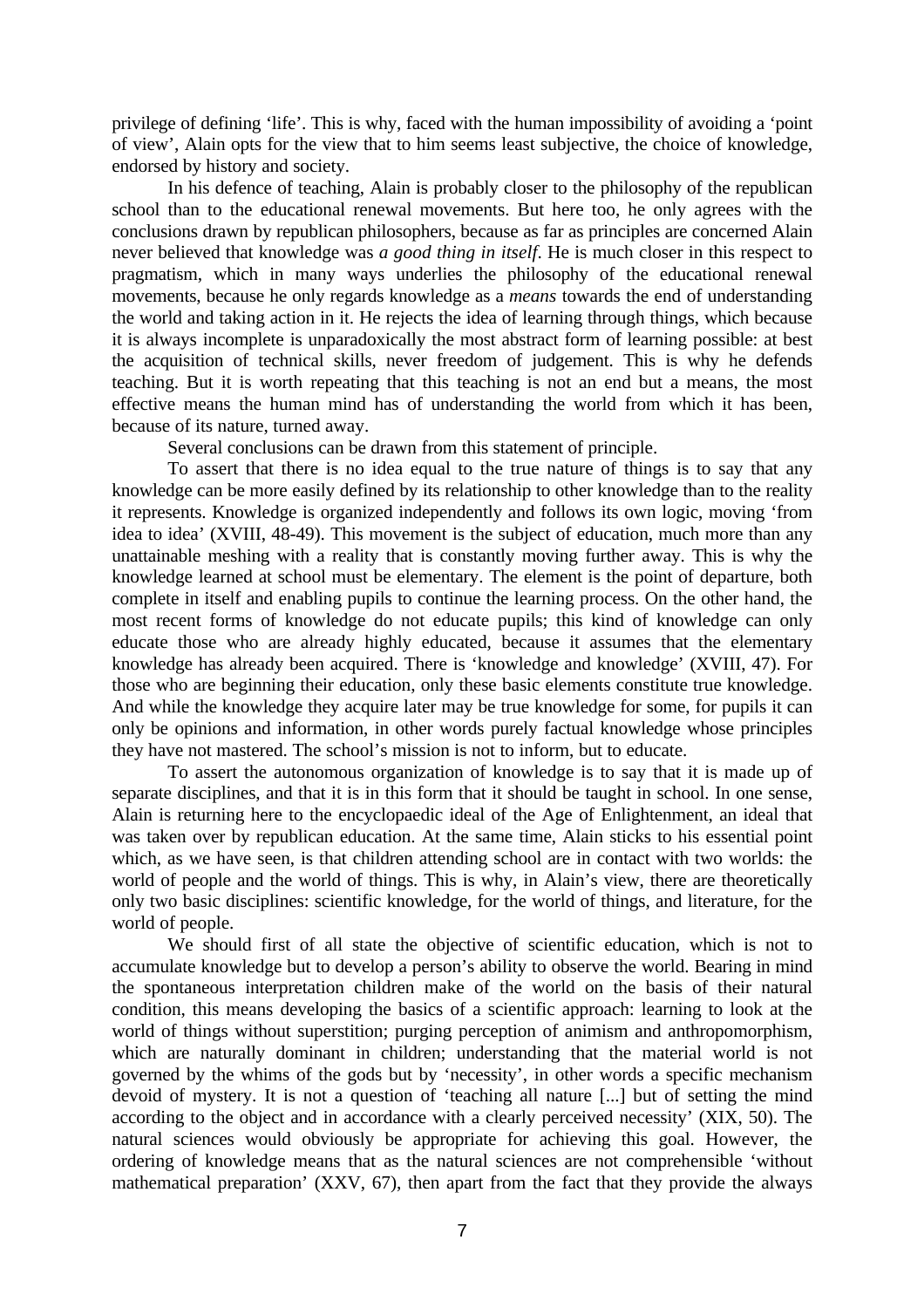useful rudiments of scientific education (PE, 9, 261), it is chiefly mathematics that enables us to achieve the objective allocated to scientific education. Mathematics has two advantages, the first of which is that it avoids the arbitrary human element. In drawing geometric figures or making arithmetical calculations certain requirements become apparent which, while conventional, are in no way arbitrary. Secondly, mathematics has the advantage of being completely intelligible to the child: 'In geometry and arithmetic, there are no misleading appearances and no mystery. When I add five to seven to make twelve, the process is clear for all to see; there is no hidden mechanism' (LXII, 157). In mathematics, elementary knowledge is also definite knowledge. A child who has learned to add up knows as much on that particular point as a professional mathematician. Each has the same rational knowledge.

Even more basic than scientific education is the knowledge of humanity that we acquire through reading literary works. Here too we must start from the nature of childhood, which is such that a child's experience of the world is one of arbitrariness and instability. This is why 'the first priority is to give ourselves room to breathe and to place the people surrounding us back far enough to have a clear view of them' (XXV, 66). At the same time, we obviously cannot shut ourselves away. We must therefore find a way of living together that enables us both to pacify and to understand human beings. This is exactly what reading can help us to do. Children must read because books will stabilize their experience of the world. The words on the page never change. The characters in a fairy tale are clear-cut, either entirely good or entirely bad, never ambivalent like people in the real world. The characters are also kept at a distance in books. The reader's relationships with them are not based on power, which makes it possible to learn from them about the world and the rules that govern it.

Three further points should be clarified here. Firstly, reading does not mean spelling out words. It is well known that Alain was against this method of reading because parroting it does not allow the text to be kept at a distance. Like the real world, the book masters the child more than the child masters the book. Reading silently, with your eyes, on the other hand, means ordering your thoughts around a subject without being its slave. You can master the book and think for yourself while following the thoughts of the author. 'Knowing how to read', Alain wrote, is 'applauding your own thoughts in another person' (LXXIX, 200). It is worth pointing out that in defending 'reading with the eyes', Alain is not taking a stand on a particular method of learning to read, which did not interest him. What he is concerned with is the end, not the means.

The second clarification is this: to the question 'What should we read?', Alain's reply is unequivocal: 'I see no restrictions at all [...] I cannot imagine a person whose prime requirement is not being surrounded by humanity as it is found on the pages of great books' (XXV, 66-67). Here, the humanist goal of education finds a direct application, meaning that there is no such thing as reading-matter to be used in schools, nor reading-matter for the élite. Everybody should read, and they should read everything. Here Alain does not see himself as imposing the literary norms of a bench-mark culture but as stating his conviction that the content of such books is both sufficiently distant from and sufficiently close to readers to offer them the possibility of liberation, through knowledge, from all the forms of servitude inherent in immersion in the world of people.

In defending teaching as instruction, Alain exposes himself to one of the objections traditionally made about the school: that it has no heart, in other words it overlooks a fundamental aspect of education - the child's emotional development. He has two replies to this objection. Firstly, he removes from the idea of affection its intrinsic naïvety. Education based on feelings can easily be presented as education based on love, but it can just as easily be education based on spite. 'Feelings soon become tyrannical', Alain wrote, and the teacher can make a sudden shift from positive to negative feelings. All it takes is annoyance with some unruliness or some learning difficulty, which is bound to happen. Secondly, Alain cannot help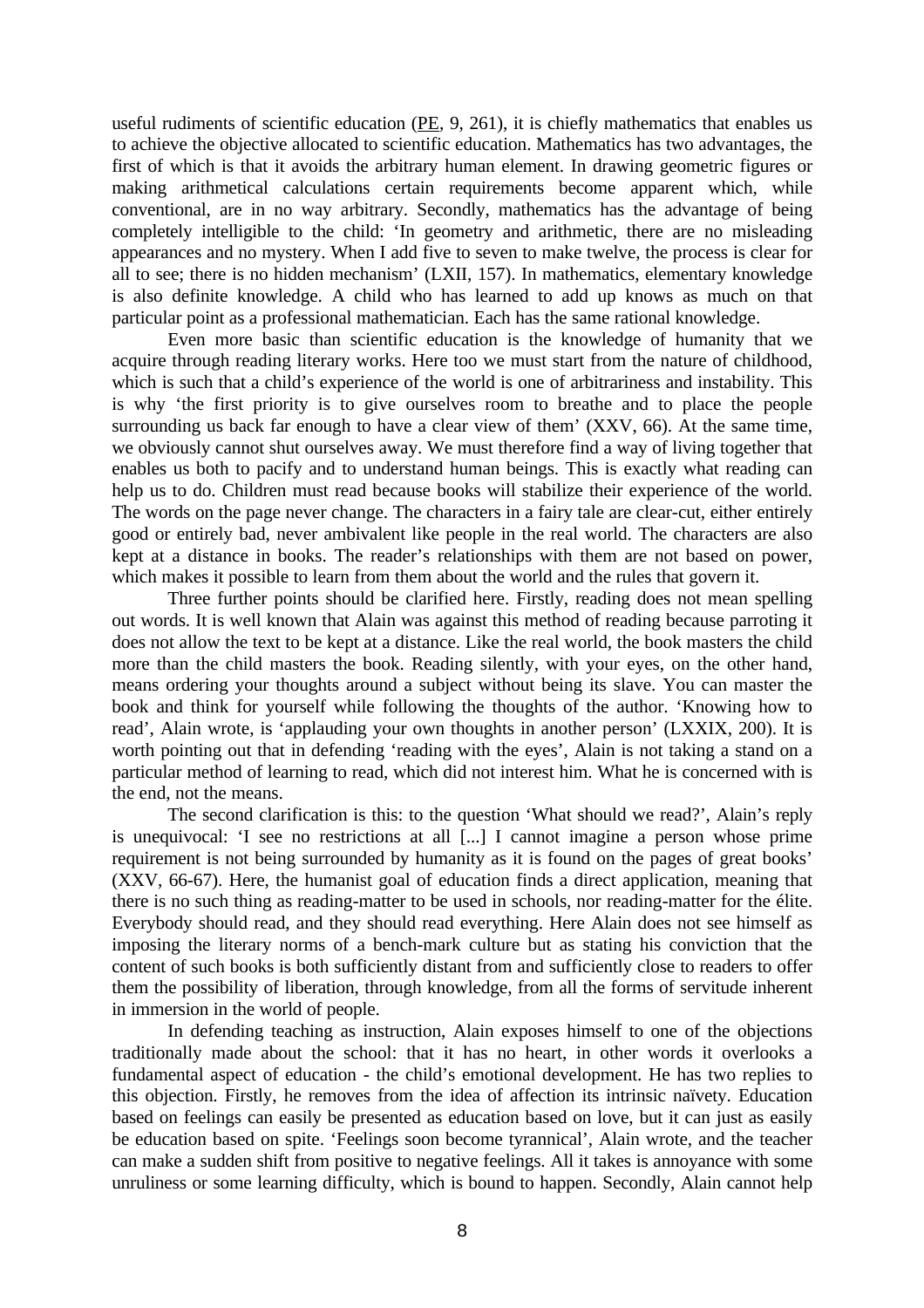suspecting that a desire to influence and condition the child may underlie these fine feelings. In other words, there is a way of loving children which actually denies their individuality. Conversely, there is a way of seeming not to love them which is actually a way of respecting and trusting them. We can easily see that behind these two objections lies the distinction made between legality and virtue in Kantian philosophy. For Alain, as for other rationalists, morality concerns only one's private life. Any attempt to organize a group structure such as a school on a model based on moral values runs the risk of degenerating into a reign of terror, or even what we now call totalitarianism. Education is not a matter of morals but a matter of law. The relationship between teachers and pupils cannot be governed by moral feelings; it must have its basis in a legal concept such as a contract rather than in emotional attachment. For Alain, teachers should indeed be heartless—not out of indifference to the children but, on the contrary, because they see the liberation of the child as the main task of education.

## **Pupil failure and educational method**

If the disciplines taught at school are determined by the educational necessity of establishing the relationship between individuals and their environment (both physical and human) on a sound basis, then it is self-evident that this education must be obligatory for all. 'I find it ridiculous that the decision to learn one thing rather than another should be left to children and their families', Alain wrote. 'It is also ridiculous to accuse the State of trying to impose this or that subject. Nobody should choose and that way the choice is made' (XIX, 49-50). We can see that Alain's ideas tally in this respect with those of the republican educators: schooling should be compulsory and should not be left to the discretion of the head of the family. The fact remains that this knowledge is not readily accessible, which raises the problem of learning difficulties and how they should be overcome, in other words the issue of pupil failure as well as that of educational methods. It is probably on these two issues that Alain's philosophy is most influenced by the educational circumstances of his time.

# **Learning difficulties**

Alain's first response to learning difficulties is to try to identify their causes. He was one of the first to denounce the explanation of learning difficulties in terms of differences in intelligence: 'I am sick and tired of hearing that that person is intelligent and that one is not' (XXIV, 62). As far as simple intelligence is concerned, he believes there is no difficulty that cannot be overcome: 'What person, however mediocre in the eyes of others, cannot master geometry, tackling the difficulties in the right order and not being discouraged? To progress from geometry to the most advanced and arduous research is like progressing from day dreaming to geometry. The difficulties are the same: for the impatient, insurmountable; for the patient, who will deal with them one at a time, non-existent' (ibid.). So when he discusses learning difficulties, Alain thinks in terms of 'patience' and 'impatience' rather than of intellectual ability. In other words, he shifts the emphasis of the problem from intelligence to character: for him, succeeding at school is a matter of willpower. The scope of this argument will be easier to understand if we relate it once again to the nature of childhood. Although we can distinguish between desire and willpower by saying that desire is the demand for instant gratification while willpower takes account of all the constraints and means that will enable it to achieve its goal, we must admit that it is desire that prevails in childhood rather than willpower. Children are naturally led to shun willpower by the illusion of power, to which they succumb. 'The idiot is like a donkey which shakes its ears and refuses to budge' (XXIV, 64). It is this rejection of willpower, the will to have no willpower, a legacy of the natural condition of childhood, which in Alain's view explains learning difficulties that initially must be the same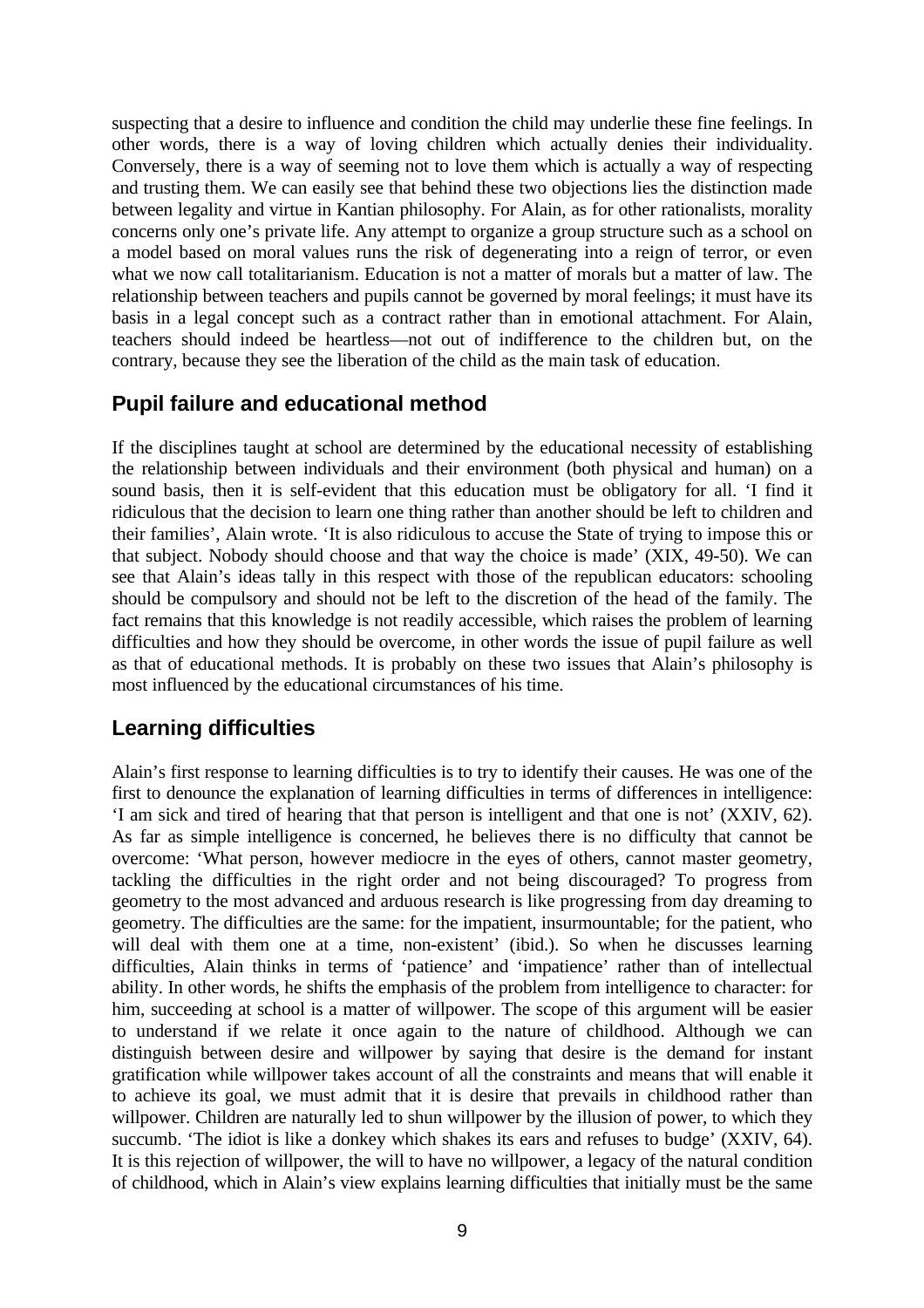for everyone. This view also provides the solution, which is to strengthen willpower: 'The work that pupils are given to do tests their character rather than their intelligence. Whether in spelling, translation or arithmetic, the challenge is to overcome moods, to learn to stick at it' (XXIV, 65). Although Alain writes that 'there is no better human value than willpower' (II, 8), that value is only a means and not an end in itself. The only objective of the school is to cultivate the mind; one learns to persevere only in order to make this possible.

Alain's explanation of pupil failure in moral terms (lack of willpower) might be thought to limit its field of application, especially when one considers the subsequent development of the phenomenon. Alain looks at failure as an individual phenomenon, whose consequences only marginally affect the individual's later life (XX, 52). But it could be said that the nature of the phenomenon changes radically when it becomes so widespread that it causes a public outcry and when statistical analysis shows that it is no longer an exclusively individual, but a social phenomenon. When the connection between the parents' socio-professional category and the child's success at school can be incontrovertibly demonstrated, failure can no longer be explained by factors that only concern the individual. What is needed is a comparative analysis of the specific demands of the school and the educational expectations of children from the socio-professional categories worst affected. Admittedly, Alain's *Propos* would be only marginally useful in carrying out such an analysis, for although his refusal to accept inequality of intellectual ability is important, the problem still calls for another sort of analysis.

## **Teaching methods**

We shall be forced to reach a similar conclusion on the issue of teaching methods. First of all, Alain must be given credit for criticizing lecture-type lessons and supporting active educational methods. His criticism of the lecturing style of teaching can only be properly understood by reference, once again, to the nature of childhood. If children learn nothing from listening to a teacher talking, it is because this approach reinforces their subjection to speechifying and abstraction. The lecture is typical of that magic use of language from which the world of things is excluded, where anything is possible but nothing is real. In other words, it never provides children with anything that can fix their experience of the world as a written text can. It does not enable them to leave behind them the make-believe world of childhood.

Two conclusions can be drawn from this analysis. Firstly, Alain advocates active learning: 'Hearing and seeing will not make progress possible for any pupil anywhere in the world, only doing' (VI, 20). This view makes the primary school class a workshop for the mind: 'A place where the teacher works very little and the children work a lot. No lessons falling like rain which the children listen to with their arms folded; instead children reading, writing, calculating, drawing, reciting, copying and recopying. Many exercises are given on the blackboard but they are always repeated on the pupils' slates, slowly and frequently, and always taking up long periods of time [...] Many hours are spent making clean copies in exercise books [...] And the writing, recitation, reading, drawing and calculating continues; building knowledge' (XXXIII, 86-87). This view also defines the teacher's role, not as preparing and giving lessons but as organizing study and 'grading the tasks' (II, 9). In this respect, the teacher is no more than a transmitter of knowledge, an auxiliary to books, which brings us to the second conclusion to be drawn from Alain's analysis, the overriding importance of reading in school work: 'Let them learn to read and then to read some more. Let them be educated by poets, orators and storytellers. There would be plenty of time if we were not trying to do everything at once. The primary school offers the ridiculous spectacle of an adult giving lectures. I hate these little *Sorbonnes*. I could test them by ear, just by listening through an open window. If the teacher is not talking and the children are reading, then all is well' (XXV, 67).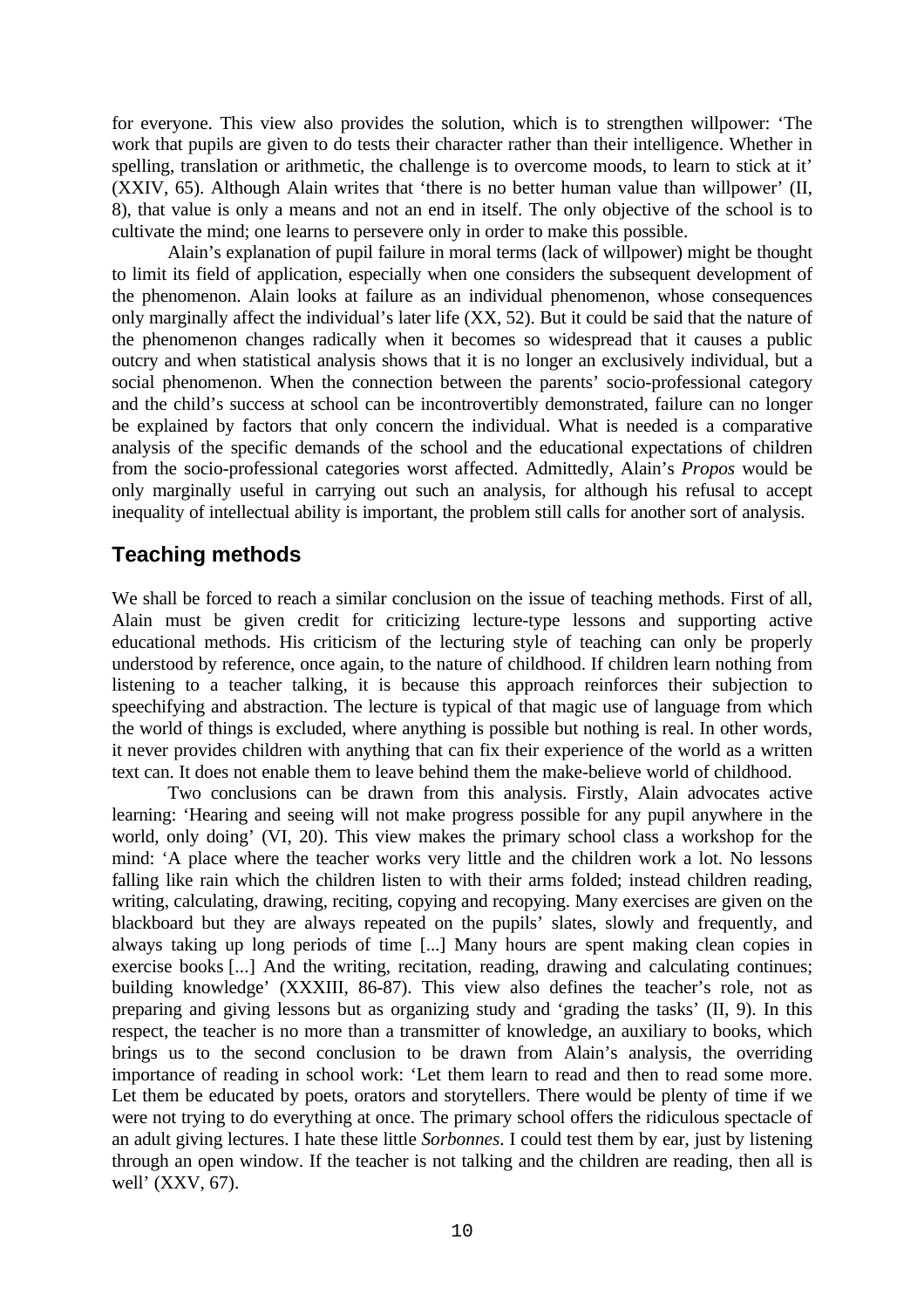However, to say that Alain was in favour of active learning is not to tell the whole story. The term 'active learning' is in itself vague and requires clarification. It is vital here to note that, for Alain, schoolwork only contributes to freedom of the mind if it first lays great stress on discipline of the body. This assertion has the force of a statement of principle that goes far beyond education: generally speaking, it is only by taking the world as its point of departure that the mind can liberate itself. Freedom is never effective if it is too far removed from the world of things or of people. The mind is only real if it manages to give itself a body. This is why, at school, 'the body must first of all be favourably disposed' (XXII, 58). So 'copying is an act that encourages thought' (XXXIII, 87) because it 'focuses the body on the thoughts you want to follow' (XXXIV, 89). Similarly, this is why learning language by reciting poetry fleshes out the child's wandering thoughts (XIX, 51). And this is also why Alain argues against school reformers, who, ignoring the need for bodily discipline, seek first to 'develop intelligence instead of awakening and disciplining emotions' (*PE*, 31, 347). Deep down, Alain, who in this respect observes republican teaching methods, relies on mechanical responses and repetition to help develop the mind. He does not believe that prior understanding is essential for learning, but he does think that the reverse is true: learning is a pre-condition for understanding. He defends an educational theory based on habit which is very different from plain routine and prepares the body to become 'fluid, in other words able to convey thought exactly' (*PE*, 18, 301-302). In fact, the body is only the antechamber to the mind.

In this context one could perhaps note a second limitation of *Propos sur l'éducation*, similar to the one we noted earlier. It concerns what has been called the 'question of support'.<sup>4</sup> Discussing the motivation of learning, Alain vehemently criticized education based on play or interest which purports to motivate the pupil with the promise of pleasure or interest either immediate or imminent. This criticism is certainly relevant in so far as such methods are only aimed at the desire for gratification and do nothing to strengthen the determination to learn (II, 10). It is also unhelpful in that the pleasure the mind is capable of feeling is foreign to the spontaneous interests of the child (IV, 14). In other words, there is an inevitable element of constraint in learning at school that cannot be completely eliminated by short-term motivation. A great deal of work is required to cultivate the mind, and this can only be achieved through consistent determination and willpower and never by the ephemeral impulses of desire. Unfortunately, the constraint inherent in learning school subjects is such that they can only be assimilated successfully if pupils accept requirements made by the school. In other words, the pupils must be prepared to trust their teachers to provide intellectual satisfaction that they will only obtain later. We may assume that there will be no argument about this as long as attendance at school is taken for granted by society, and therefore by pupils, and there is no need to question its existence, methods or content. What the family expects from the school coincides with what the school demands from its pupils and it is not difficult to reach a consensus on the objectives of schooling. But this consensus unravels when society as a whole, or just particular social categories, lose confidence in the school. The will to learn may then evaporate, and with it the school's implicit authorization to set pupils tasks whose value is not immediately apparent. Maybe there has always been a deep-rooted misunderstanding between education and society, at least in France. Whereas society requires that the school meet a utilitarian demand, what the school is offering is basically general education. Society expects the school to fulfil a social function first and foremost, while the school's main concern is to cultivate the mind. This discrepancy goes unnoticed as long as the school satisfies these social expectations while following its own bent. This was indeed the situation at the time when Alain was writing about a type of education whose principles were unchallenged. In such a situation willpower could be postulated as the main condition for success. But when the school is explicitly allocated as its basic task the preparation of pupils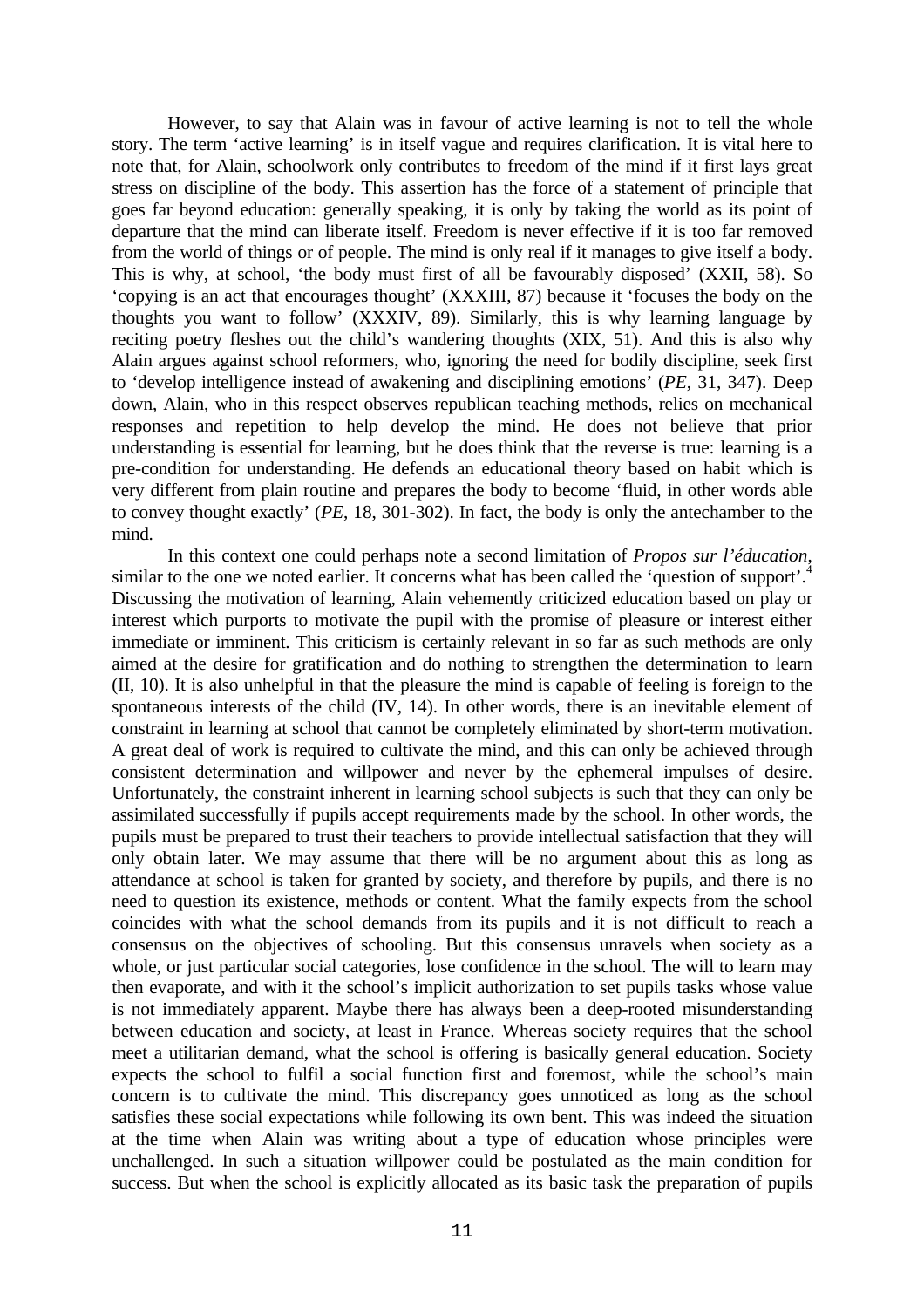for the world of work, a different situation obtains. The school's provision of general education is then perceived as not satisfying the utilitarian requirements of society. We can then point out, in connection with the postulation of willpower as the sole condition for a pupil's success at school, that willpower itself is dependent on this more fundamental agreement between the pupil and the school—agreement on the school's aims and methods. In today's industrial societies it seems quite likely that for a section of the school population this agreement has been undermined if not broken, and the school's requirements are basically open to question. So the school can no longer count from the start on the support of all its pupils, which used to mean that its working methods were accepted without conflict. We are not saying that the school should change, merely pointing out a problem that Alain could not have been expected to recognize and which probably cannot be solved on the basis of his advice alone.

Following this account of Alain's reflections on education we could draw two conclusions. Firstly, his specifically educational philosophy is no doubt historically dated, as we have seen in respect of pupil failure and teaching methods. We feel that Alain's suggestions belong to their own time and have only marginal relevance for education nowadays, given the emergence of new phenomena such as the social dimension of school failure and the collapse of the implicit agreement binding pupil to school, which Alain was bound to discount. But while the methods he recommends may be outdated, we believe that his philosophy of education, that is his commitment to the principles of education, is still relevant. At a time when increasing demands are being made on State education by society, especially in economic circles, his *Propos sur l'éducation* advocate a philosophy of critical vigilance that we would do well to heed. Alain reminds reformers who are in too much of a hurry to turn the school into an industrial enterprise, that there is a sequence to be followed in education and that we must take care not to destroy the school in our eagerness to open it up to the world of work, because without a cultivated mind there is no genuine humanity, and probably no truly effective vocational training either. Alain also reminds us that people in general, and therefore children too, are never raw material that can be shaped to comply with external norms. There is an invincible resilience in individual human beings which means that education can in no way be compared to a technical process which produces individuals through external intervention; it is more of a practical process through which individuals develop themselves.

That said, it is obvious that this philosophy of education is in no way revolutionary. Alain explicitly denied any such intention, since he believed that any form of revolution was much more likely to strengthen external authority over the individual than to free the individual from it. In this sense, Alain can be said to be an educational realist, meaning that he distrusts any educational plans that involve too much interference. For him, the main concern of education was not to invent a new type of person or a new world but to come to terms with reality. This does not mean that Alain was a conservative, only that he did not rely on teachers to change human beings but on human beings themselves.

#### **Notes**

- 1. *Philippe Foray (France).* Educated as a philosopher. Teaches at the Institut Universitaire de Formation des Maîtres of the Académie de Lyon. The author of several essays on Kant, on whom he has also written a thesis, and on Alain and education.
- 2. Alain, *Propos sur l'éducation*, Paris, PUF, 1986. (Collection: 'Quadrige'.) This book also contains the lessons of *Pédagogie enfantine*. In this article, *Propos de l'éducation* is quoted with the chapter number in roman numerals, followed by the page number. References to *Pédagogie enfantine* are given with the letters *PE*.
- 3. Alain, *Politique*, Paris, PUF, 1951, p. 270.
- 4. J.S. Bruner, *Le développement de l'enfant : savoir faire, savoir dire*, Paris, PUF, 1983, p. 78.